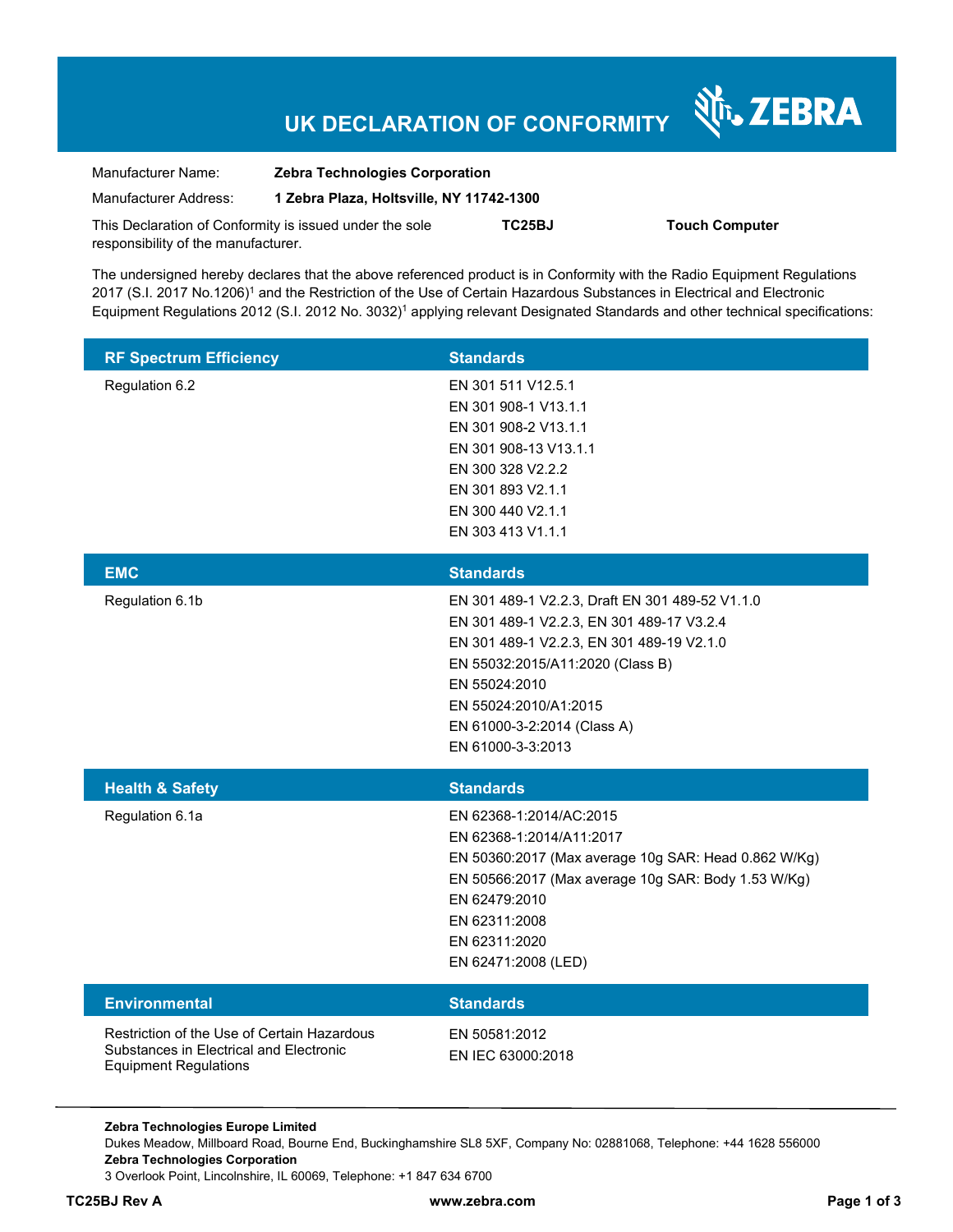## **UK DECLARATION OF CONFORMITY**

With regard to the Radio Equipment Regulations 2017 (S.I. 2017 No.1206)<sup>1</sup>, the conformity assessment procedure referred to in regulation 41(4)(a) and detailed in Schedule 2 has been followed.

 $^{\rm 1}$  As amended by applicable EU withdrawal legislation implemented at the time of issuing this declaration

### **Signed on behalf of Zebra Technologies Corporation**

*(Signature of authorized person)* Marco Belli Rev: A Sr. Manager, Regulatory **Date: 30 April 2021** Place: Bourne End, UK

Nr. ZEBRA